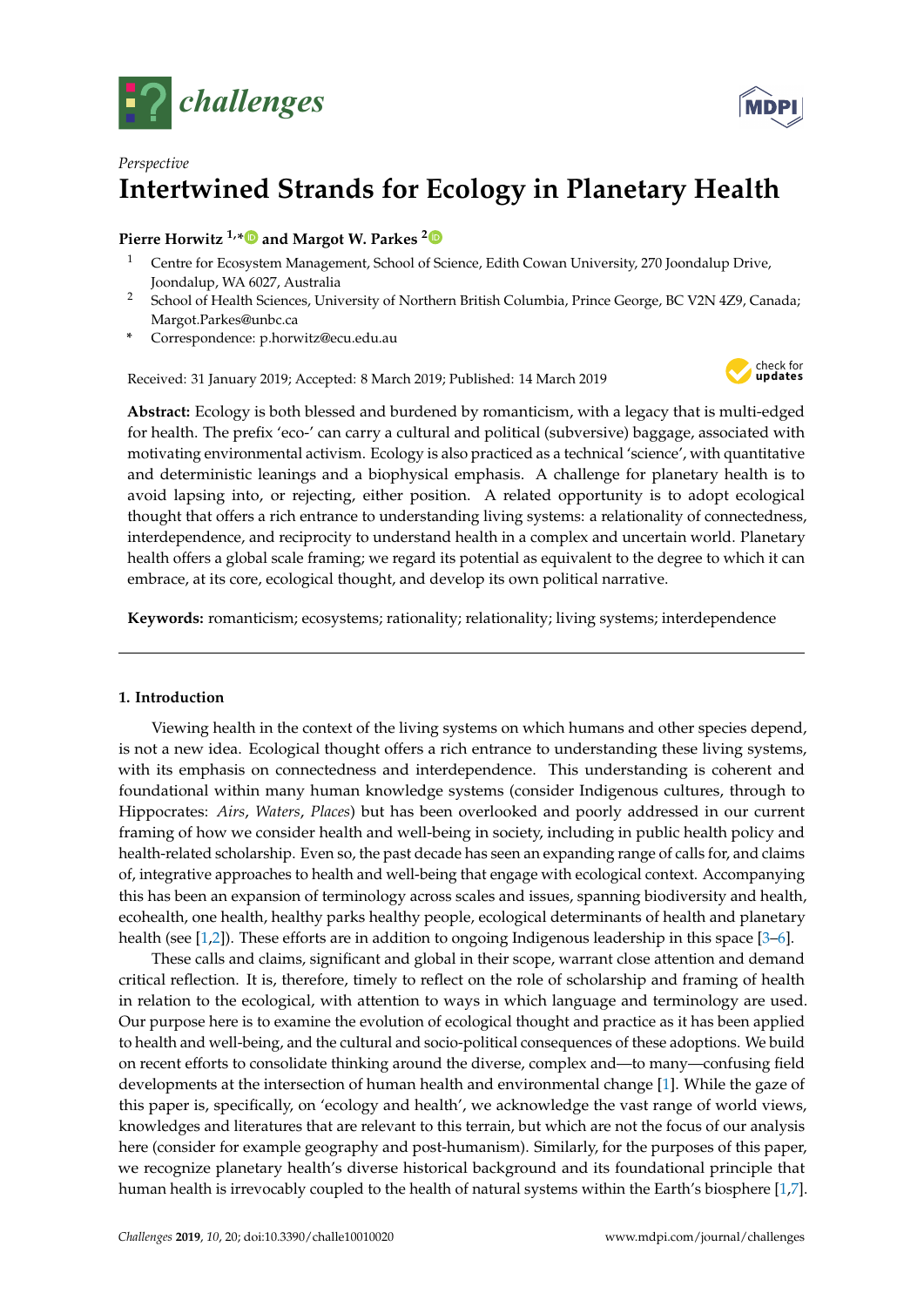To examine the influences of ecology, in relation to planetary health, we outline some (but not all) substantial and intertwined strands contributing to the development of ecology as a disciplinary field, as well as the applications of these strands to the ways in which the condition of the environment, the health of humans, animals and the planet itself, have been considered. We then provide a commentary on the ways in which health-related fields have been selective in their application of these strands of ecological thought and examine the implications and challenges of that selective application. We conclude by offering observations on the potential for planetary health to enhance health imperatives by meaningfully engaging with the living systems on which we depend and benefitting from ecological thought to accomplish this.

## **2. Historical Threads of Ecology in Health and Well-Being**

For many, ecology is primarily associated with the endeavours of science. Yet we, like others, see the romantic period (late 18th century to early–mid 19th century) as having made important contributions to the development of ecological thought. Romanticism can be characterised by, among other things, the deepened appreciation of the beauties of nature, and what Hay [\[8\]](#page-9-5) refers to as 'heightened imaginative sensibility'. In the visual arts, the landscape was portrayed as a dynamic natural world, capable of evoking awe and grandeur, often by travelling through.

These tendencies were, in part, a reaction to the Enlightenment and its rationality [\[8\]](#page-9-5) and to a Cartesian mind-matter dualism [\[9,](#page-9-6)[10\]](#page-9-7). Views of a mechanistic natural world were supplemented by reconceptions of nature as dynamic and enmeshed, and by aesthetic perspectives from the literary and visual arts. We argue that these threads of influence on ecological thought continue to have implications for how we understand contemporary convergences of ecology and health, and indeed how planetary health is positioned in respect to them.

## *2.1. The Mesh of Nature and the Emergence of Ecological Thought*

The biogeographer Alexander Von Humboldt in 1827 likened the natural world to an all-encompassing "interlinkage, not simply in a linear direction, but in an intricate netlike interweaving" [\[11\]](#page-9-8). Nature was now looking more like a decentralised 'mesh' and perpetually reweaving itself. Developments in astronomy, geology and biology were showing that the world/nature was not a static entity. Expressing nature as a 'process of perpetual becoming' [\[11\]](#page-9-8) can be seen as protoecology, and the first half of the 19th-century texts were imbued with preoccupations about geological and later biological evolution.

For example, Jean-Baptiste Lamarck saw the environment in constant transformation, where change was moderated by the relationships between organisms and their environment [\[12\]](#page-9-9); and Charles Lyell described the Earth's crust, and gradual changes in the history of the planet [\[13\]](#page-9-10). As the pieces of Darwinian evolution fell into place in the 1850s, protoecology had its essential principle: that the environment is constantly changing which causes those with best adaptations to survive by the mechanism of natural selection.

First coined by Ernst Haeckel in 1869, ecology was born from the Greek word Oikos meaning "household" and logos meaning "study of", therefore the "study of nature's household" (in the same way that economy is the measures and management of nature's household). The first ecological journals and ecological societies appeared in the early 20th century. By the 1930s ecology developed concepts of hierarchical levels of organization beyond individuals and populations, first with the community, then with Arthur Tansley's concept of "ecosystem"—characterized not only by the components of a living system but by the interactions among those components [\[14\]](#page-9-11). 'Ecosystems' was adopted by the texts of ecology of the 1950s and still later it was designated as (more than the sum of) the various communities plus the inert atmosphere. Eugene Odum's first text book on ecology was published in 1953, and some saw it as the "radical science". Interestingly, the levels of communities and ecosystems implicitly included humans in early texts. Ecology has been variously defined as Elton's "scientific natural history", or "the science of super-individual complexes" [\[15\]](#page-9-12). To us ecology (should) never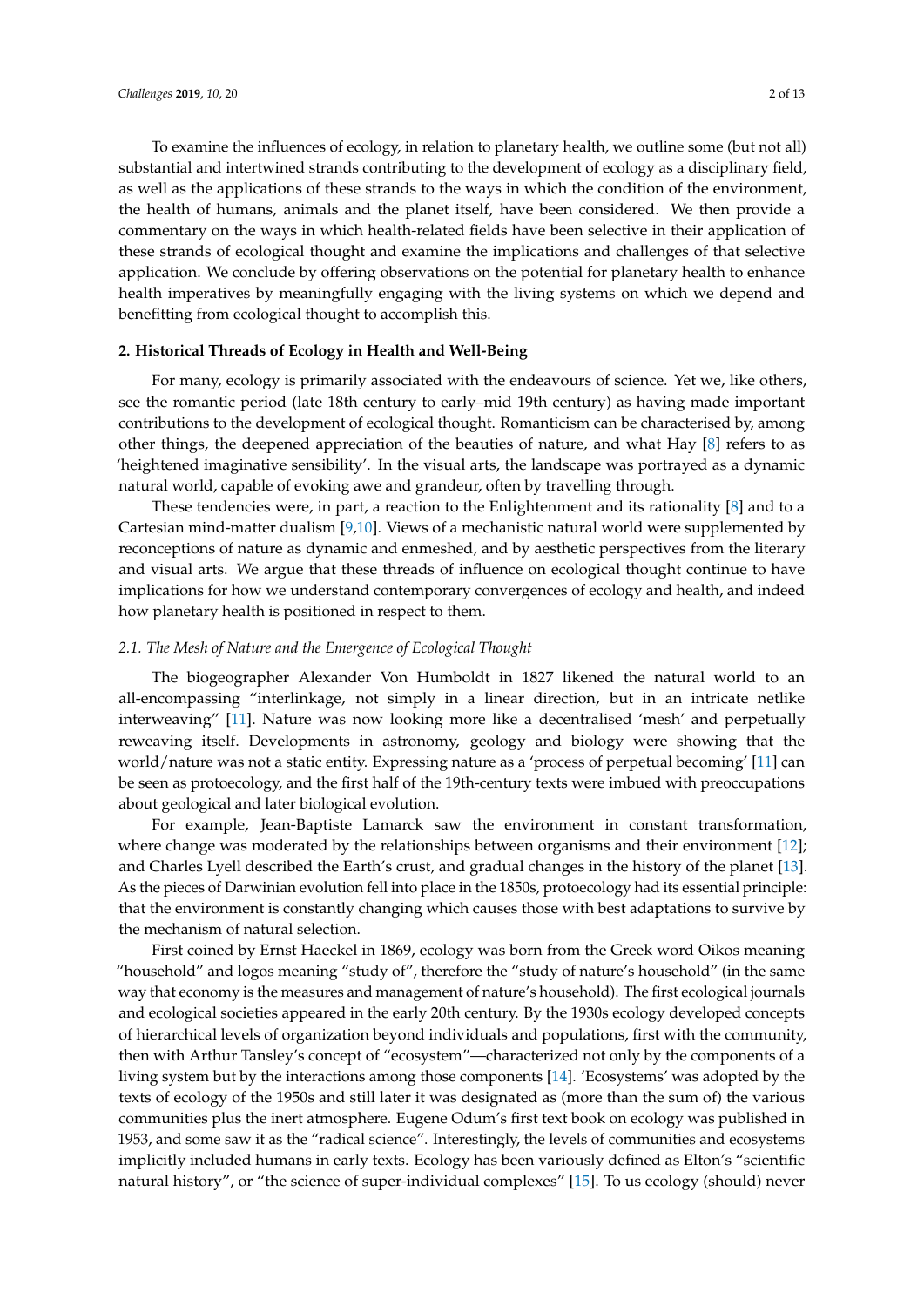deviate from its principle of holism, which acknowledges the (eco)system, including what processes it uses, and what it does (structure, process and function) as well as how components are distributed and how the whole is organized. On that basis, ecology seeks to make sense of a complex and uncertain world [\[16\]](#page-9-13).

## *2.2. Efforts to Reconnect Ecology and Health*

Developments in ecology offered a lens by which industrial societies could undertake a critique of their own activities, activities which would 'boomerang' [\[17\]](#page-9-14), to affect the very societies that industrialisation was supposed to benefit. Ecology was a subversive instrument, increasingly politicized, to demonstrate how we are fouling our own nests. The field of ecotoxicology, 'the study of poisoning our home' [\[18\]](#page-9-15), exemplifies these processes.

Rachel Carson catalysed this politicization. She trained as a marine biologist and worked for 15 years with the US Fish and Marine Wildlife Service. She was a writer, a poet and a nature lover, influenced by romanticism. Touched by the experiences of her acquaintances, influenced by her family experiences of caring, and her own breast cancer, she shared a concern over spraying of pesticides [\[19\]](#page-9-16). She sought to publish about what she knew, eventually drawing on the extensive evidence and contacts compiled by two biodynamic farmers for a suite of legal actions (1957–1960) against the US Government contesting the aerial spraying of DDT. She wrote a series of articles for The New Yorker, and 1962 published Silent Spring.

The book had sold out before it was published. Carson mixed good science with good story-telling: specific, real-world examples that illustrated larger concepts, such as how food-chains and ecological systems work. And she did not mince words: "The road we have long been traveling is deceptively easy, a smooth superhighway on which we progress with great speed, but at its end lies disaster . . . " [\[20\]](#page-9-17) (p. 277).

A few years earlier Aldo Leopold's [\[21\]](#page-9-18) famous series of essays in Sand County Almanac was published posthumously, defining the cultural value of wildlife and wilderness and human's ethical responsibility to keep intact the 'land pyramid' of agricultural landscapes as well as inherent in natural ecosystems. Leopold used 'land' as shorthand for the complex of features, especially biotic components, the pyramidal structure (today called 'trophic structure') and processes driven by solar energy, encompassed by 'ecosystem'.

Leopold defined 'land health' as a condition under which 'the land could be humanly occupied without rendering it dysfunctional' and 'the capacity of the land for self-renewal' [\[21\]](#page-9-18). Indeed, his use of the health metaphor extended to recognition of 'land sickness'. As humans are 'part of', and not 'apart from' the landscape, Leopold argued that the degree to which the landscape satisfies human needs necessarily links into an assessment of landscape health.

Leopold's 'landsickness' is a metaphorical exploration of the concept of organismal health. In the late 1960s the first photograph of the blue planet taken from the moon tapped into a pre-existing perspective of 'spaceship earth', limited by its natural capacity, and self-regulated by its internal dynamics to which life is adapted. Lovelock's Gaia hypothesis [\[22\]](#page-9-19) then extended the metaphor to the health of the planet (see also [\[23\]](#page-9-20)).

Later, the notion of 'ecosystem health', a progenitor of ecohealth as a field and movement, engendered a vigorous and important debate in the 1990s [\[24\]](#page-9-21). The concept captured the attention of natural resource managers because it provided a narrative hook that embodied a more difficult series of questions concerning whether an ecosystem could be healthy and if so, how it could be measured. Rapport et al.'s seminal 1985 paper challenged ecologists to consider ecosystem degradation in the same way that illness in humans can be diagnosed by some medical practitioners, that is, according to a suite of indicators that, together, were referred to as the 'ecosystem distress syndrome' [\[25\]](#page-9-22). The 'ecosystem health' project did not deviate much from this theme and emphasis, leaning to a description of measurable properties, whereby healthy ecosystems retain their natural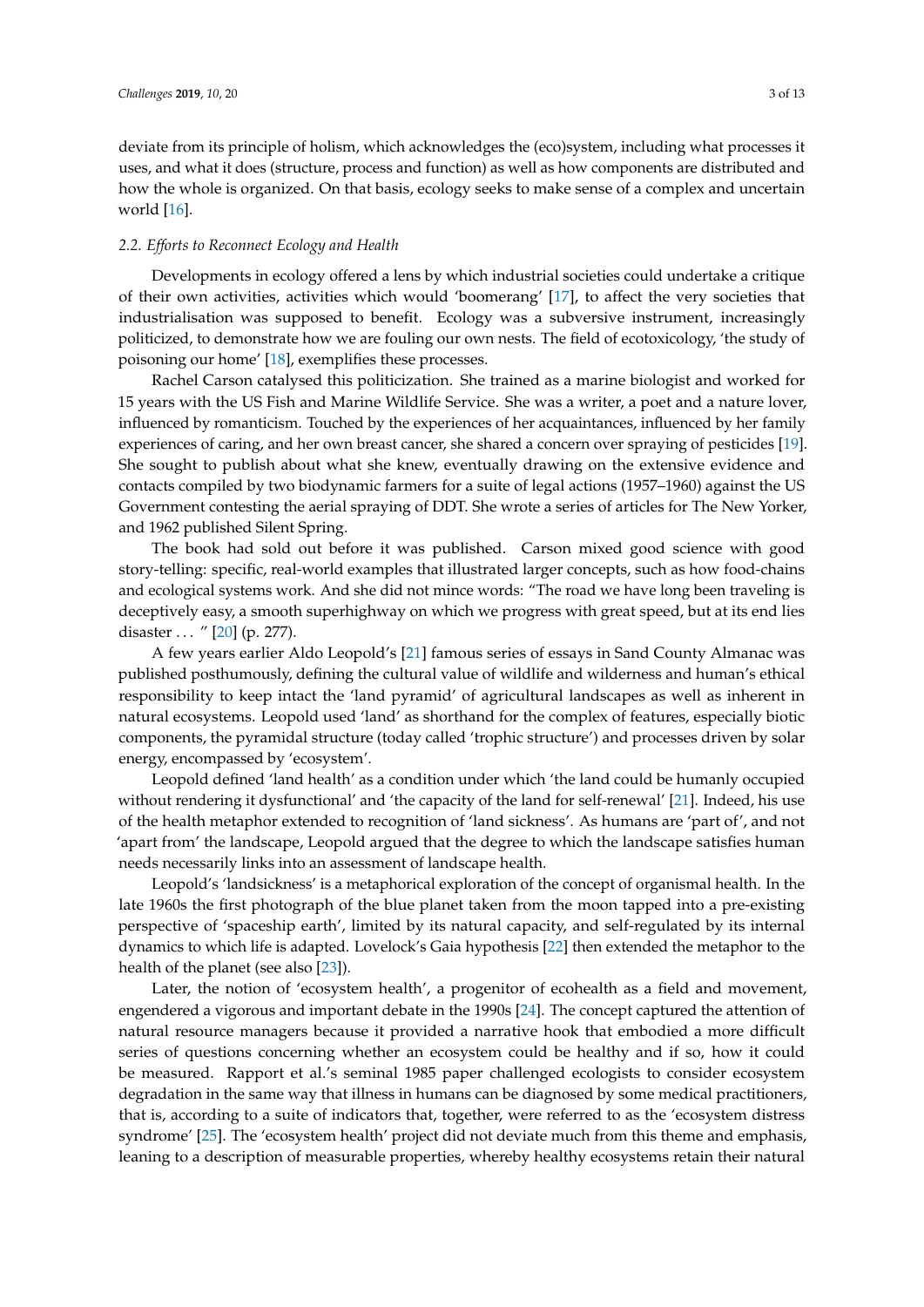vigor (productivity), their resilience (capacity to recover from disturbance, indeed self-renewal), and their organization (diversity) [\[26\]](#page-10-0).

The above trajectory and subsequent debate necessarily broadened to cover what we now regard as the range and richness of ecohealth as 'ecosystem approaches to health', seeking to understand the health of people, animals, and ecosystems in the context of social and ecological interactions [\[16](#page-9-13)[,27,](#page-10-1)[28\]](#page-10-2).

## **3. Ecology and Public Health**

#### *3.1. The Incomplete Embrace*

The emphasis on ecosystem and ecosystem approaches contrasts with several decades of the use of 'ecological' in traditional public health in general, and in epidemiology and health promotion in particular. In most cases the attention was towards the 'environment', the language of the ecological has been adopted in a variety of ways, but in ways in which ecosystems, and the richness of ecological thought, have not been fully embraced.

Public health has a long and solid tradition of losing the 'eco' in ecological work, notably overlooking the origins of ecology, as described above. The 'ecological model', ultimately drawn from Bronfenbrenner [\[29\]](#page-10-3), identifies an individual's health and population health as nested within a series of scaled influences that are together termed 'environmental' because they are part of the 'surroundings'. Despite the contributions of Bronfenbrenner's "ecological model" to understanding nested systems influencing public health: " . . . these propositions, and the literature surrounding this model, surface three important and common weaknesses in its application—a delineation and oversimplification of system levels, a focus on proximal influences and a very limited use or inclusion of the chronosystem" [\[30\]](#page-10-4) (p. 37). A related critique is that the nested features are almost always interpreted as social and economic ones, meaning that ecologies become, somehow, devoid of ecosystems. This line of thinking gives primacy to societal interventions, that seek to address the social determinants of health, and tend to view nature as a static constraint, or a form of distant context. This can also lead to counter-intuitive disconnects, whereby a field as important as environmental justice [\[1](#page-9-0)[,31\]](#page-10-5), draws necessary attention to the relationship between 'environmental exposures' and health inequities; (e.g., increased likelihood that poorer people will be exposed to environmental hazards) but can remain blind to the ecological processes underpinning these hazards.

Some of the range, and inconsistencies, of the use of ecological in relation to health, are exemplified in McLaren and Hawe's [\[32\]](#page-10-6) glossary. Here, the terms 'ecological depth', 'ecological fallacy', 'ecological perspective' (health promotion), 'ecological psychology', and 'ecological public health' are represented in the literature but in doing so are neither defined with reference to—nor coherent with—definitions of ecology and ecosystems. McLaren and Hawe frame the application of the ecological with reference to the limitations of the use of metaphors, ironically cautioning against the potential for misrepresentation arising from careless or partial application [\[32\]](#page-10-6). Some of these disconnects are associated with the tendency, especially by early 'human ecology' to focus the application of insights from ecological sciences to conglomerates of humans within cities [\[32](#page-10-6)[,33\]](#page-10-7) as compared to the living systems they depend on. This compounds the dilemma that McMichael describes as "prisoners of the proximate" [\[34\]](#page-10-8) where eco-epidemiology offers only a partial response, even though it is apparently overt about linking the ecological and social and where it rests " . . . on an understanding of a universe in which nothing exists as a thing by itself, but only has existence in relation to everything else" [\[32\]](#page-10-6) (p. 8).

The field of environmental health is ecological in so far as it deals with the pathways responsible for human exposures to harmful aspects of the environment. These pathways can be related to lifestyles and livelihoods (occupational, residential, recreational). Practitioners attend to these proximal and direct effects by minimising exposures. They have been, however, less likely to tackle distal, indirect determinants, such as global cycles, trophic structures, biodiversity loss and hydrological change, as reciprocal relationships that link human behaviours with human health outcomes. Contemporary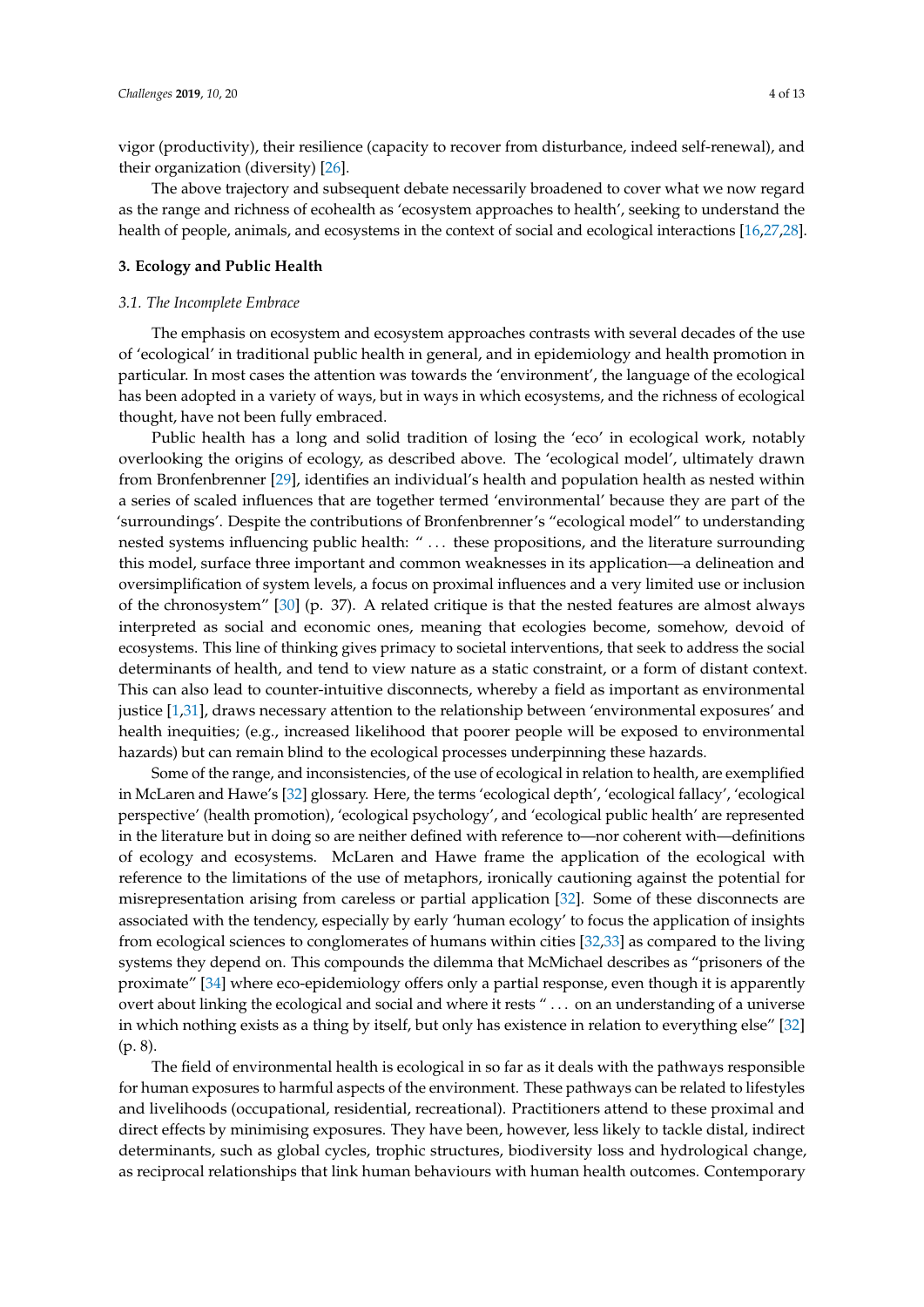environmental health [\[35\]](#page-10-9) at least recognises the importance of these ecosystem properties, functions and processes even if they are not yet appropriately recognized in regulatory structures for occupational and environmental health.

From a different perspective, socioecological approaches in health promotion have also made valuable contributions by more fulsome attention to some systems components. They were expressed foundationally and profoundly in the Ottawa Charter for Health Promotion [\[36\]](#page-10-10). Interconnectedness is recognized because societies are complex and interrelated. Reciprocal maintenance is "the overall guiding principle" in the need to create supportive environments. In addition, 'a stable eco-system' (sic) was listed as one of the nine prerequisites for health, the others being peace, shelter, education, food, income, sustainable resources, social justice and equity. According to the Charter, improvement in health requires a secure foundation in all of these. A challenge here is the ease by which it is possible to miss the point about the fundamental connections with the natural world [\[16](#page-9-13)[,37](#page-10-11)[,38\]](#page-10-12) where, for example, ecosystem changes can lie at the base of any or all of the other eight pre-requisites. Another problem is that stability is sometimes not a desirable end-point in ecosystems, which are always changing, and where a desire to stabilize ecosystems can be driven by a perceived need to maximize productivity, but this will come at the expense of diversity and resilience [\[39\]](#page-10-13), two properties of ecosystems that are just as important as productivity.

These examples have shown ways in which developments in public health fields have tended to acknowledge ecology in a limited way, especially by framing an environmental influence on human lives in general, or the need to embrace environmental effects in a discipline. In response, a range of efforts are pushing beyond limitations.

## *3.2. Contemporary Corrections*

More recent developments include more explicit attention to ecosystems in relation to health, such as the work of the Millennium Ecosystem Assessment [\[40\]](#page-10-14), with its conceptual framework for the relationships between ecosystem services (supporting, provisioning, regulating, and cultural services), and health and well-being.

The use of ecosystem services addresses a commonly cited form of market failure, the externalities of the environment, both positive and negative [\[41\]](#page-10-15). In a broader sense, it is a way of making explicit the value judgments humans make concerning the state of ecosystems. Valuations of ecosystem services are varied but the most common is the monetary form and, while contentious [\[41\]](#page-10-15), this allows cost and benefit comparisons, evaluation of trade-offs and consideration of consequences where decision makers propose or undertake ecosystem changes. Ecological economics highlights feedback loops and perverse outcomes particularly in initiatives concerning natural resources, not least due to the imperatives and diversity of different ecological and socio-political contexts (locally through to globally). These perspectives are essential considerations for public health. Without them, dominant market forces can, as Rayner and Lang [\[42\]](#page-10-16) argue, promulgate a fantasy that human health could somehow be disconnected from ecosystems. "This is both poor science and poor politics and policy. It translates and corrals public health into a fantastic pursuit of private or personalised health." [\[42\]](#page-10-16) (p. 618)

The efforts of the Millennium Ecosystem Assessment have been foundational to the array of efforts across disciplines, sectors and policy realms that have arisen in the last several years. The period of 2015–2016 alone is especially noticeable with the release of: the Lancet Commissions on Planetary Health [\[43\]](#page-10-17) and Climate and Health [\[44\]](#page-10-18), the 2015 state of knowledge on Biodiversity and Health co-produced by WHO and the UN Convention on Biodiversity [\[45\]](#page-10-19), the Canadian Public Health Associations Discussion paper on the Ecological Determinants of health [\[37\]](#page-10-11), a far-reaching text taking stock of the emerging field of One Health [\[46\]](#page-11-0), a state of the evidence review for Healthy Parks Healthy People [\[47\]](#page-11-1), the culmination of work on Wetlands and Health associated with the Ramsar Convention [\[48\]](#page-11-2), a rekindling of attention to Landscape and Health [\[49\]](#page-11-3), the microbiome revolution for pediatric allergy and immunology [\[50\]](#page-11-4), and a landmark reorientation for Indigenous Health ('Beyond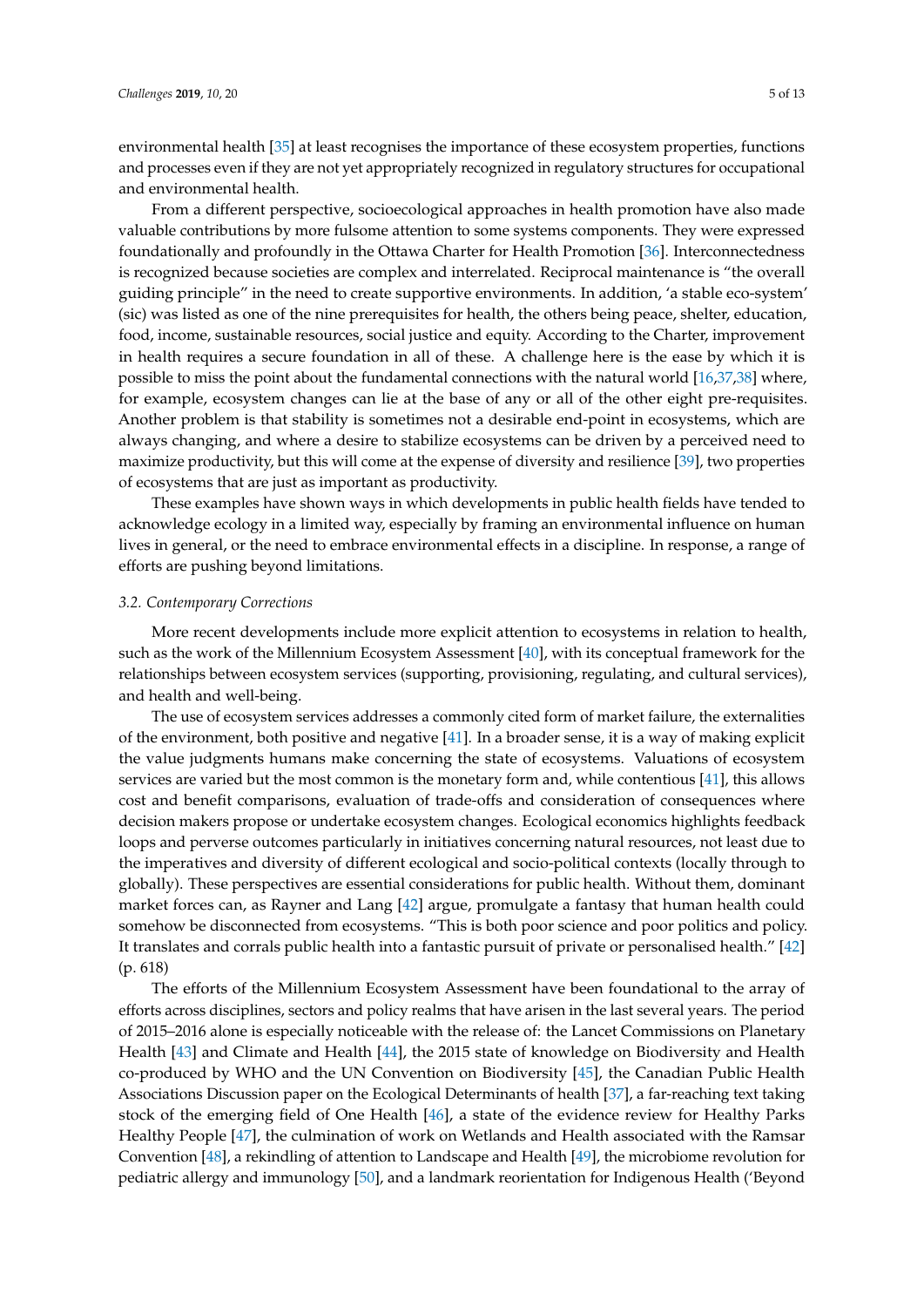the Social' [\[3\]](#page-9-2)). Work in the mid-2010s also suggests shifts in how ecology is viewed in relation to 'urban health', including recognition of the health implications of enhancing ecological understanding of cities [\[51\]](#page-11-5), and that a focus on health in cities demands attention to ecologies from the local to the planetary [\[52](#page-11-6)[–54\]](#page-11-7).

This range of somewhat complementary efforts can be seen as evidence of a vibrant scholarly dynamic, fuelling a variety of innovative research, policy and education efforts. Yet there is merit—and a responsibility—to step back and look for some of the big pattern dynamics that are emerging from this corpus of work, and to highlight challenges and opportunities associated with bringing ecosystem approaches and ecological perspectives to bear on human health and well-being. This is especially the case when seeking to build a next-generation of integrative research, policy, education and action that is better equipped to respond to the contemporary health and sustainability challenges, such as global environmental change (and climate change), biodiversity loss, emerging and re-emerging infectious diseases, antimicrobial resistance, nutritional deficiencies, dietary shifts and pollution, that each strand of this convergence is seeking to address.

#### **4. Discussion**

## *4.1. Challenges for the Ecology and Health Nexus*

An enmeshed and complex, interconnected world, that benefits from units of analysis that are ecologically coherent, provides a counter view to mechanical and reductionistic interpretations of nature's component parts and functions, where a divide exists between nature and culture. The counter view allows recognition of a 'living system' of which humans are a part. As noted, this orientation resonates with Indigenous peoples' knowledge systems [\[7](#page-9-4)[,55\]](#page-11-8). An example is the way that spiritual entities create and continue to exist in landforms and lifeforms: where relationships and interdependence are prominent in socio-cultural structures [\[56\]](#page-11-9), and are equivalent to, and inform, the systems' principles inherent in ecological thought. A first, fundamental challenge for the health community is to genuinely engage with the ecological in this 'living system' sense [\[16](#page-9-13)[,57\]](#page-11-10).

A living system is more than the literal, mechanistic recognition that ecosystems have living components. For example, soils can be described as 'living' because they have a significant biological assemblage—from a plethora of microbes (bacteria and fungi in particular) to microinvertebrates, to the roots of plants and macroinvertebrates, where complex symbiotic relationships enhance function (e.g., [\[58\]](#page-11-11)). This recognition is important, but not yet the fullness of the concept. A soil (system) is 'living' where there is no easy distinction between the biological components (including humans) and the mineral, physical and chemical components with which they are constantly interacting. These components all contribute to the processes and functions of what the soil is doing, or capable of doing. Soils respond to, and modify, their surroundings and conditions, in this way they are self-organised, and have emergent properties. Soils grow, they have states—and can be healthy and unhealthy accordingly. The essential properties of soil as a living system are the properties of the whole soil, which none of the component parts have, requiring us to shift our focus from objects to relationships (see [\[57\]](#page-11-10)).

An engagement in the ecological in a living systems sense means a commitment to boundary-crossing in a number of ways: engaging with flows, processes and dynamics that extend beyond (often equally arbitrary) governance boundaries or the conglomerates of human populations. This demands explicit attention to the way systems are nested. All systems are components of smaller systems and make up larger systems. Therefore, the 'living system' scales up: from local, landscape, regional through to the planetary. A particular challenge for health researchers is the need for attention to the contextual meso-scale of living systems: the landscapes where the benefits from ecosystems manifest, where the ecological footprints of our cities and countries stamp, and where ecosystems do much of their work of creating the foundation for life (and health).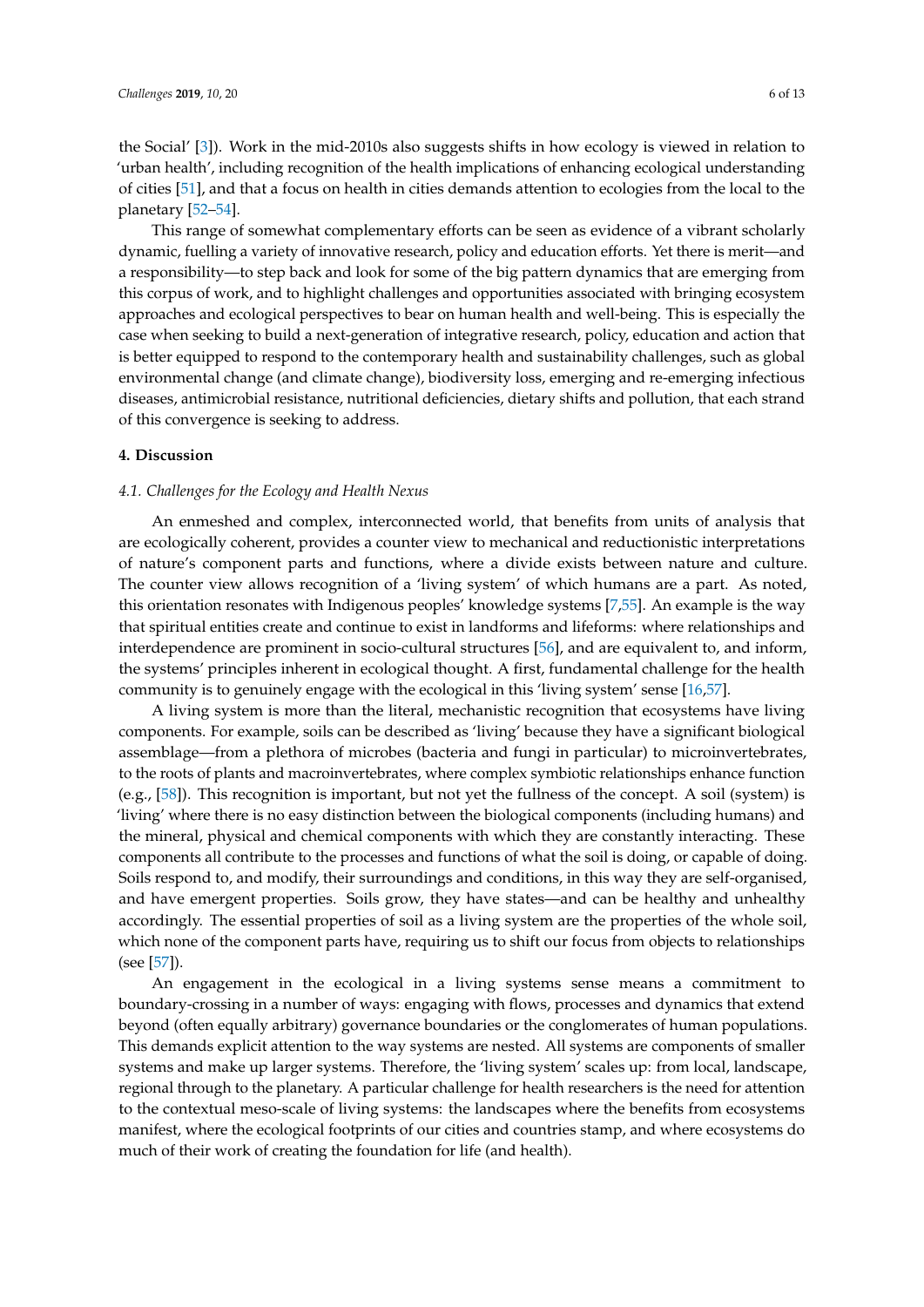A second, related challenge is a need to move beyond dichotomies that have tended to characterise our health orientations, achieved by a simple but powerful shift from either/or thinking, to both/and thinking [\[59\]](#page-11-12). Separating the biotic (living) and abiotic (non-living) in a system, instead of seeing the whole 'living system' as outlined above, is an example of a dichotomy that structures the way we think about our relationships in the world. Another two familiar, but outdated, and false, dichotomies highlighted by the recent convergence of knowledge, are those between urban and non-urban, and between ecological and social determinants of health.

Exclusive attention to urban contexts, and urbanization, without attention to non-urban, will fail to offer an adequate understanding of reciprocal, interrelated upstream determinants of health. The point here is not to dispute the merits of the urban health agenda or its ongoing effort to engage with the ecological context of a growing proportion of humans on the planet [\[52](#page-11-6)[,53](#page-11-13)[,60\]](#page-11-14). Rather, a key concern is that a primary emphasis on the urban can have a domineering and 'othering' effect that tends to diminish the meaningful mutual relationships with the non-urban, creating an entrenched and misleading dichotomy that has long-term political, governance, ecological and societal consequences for our shared future [\[61,](#page-11-15)[62\]](#page-11-16). In addition, a dichotomizing of the urban and non-urban simply fails to reflect the ecological principles of how living systems interact. For example, the mass production of food and water means that rural systems can be understood in terms of where regional demand arises, and the regional populations receiving these provisioning services must be aware of how that production occurs. While the demand may indeed be understood, the latter is at a critical low point, exacerbated by declining food (ecosocial) literacies. Despite some effort labelling foods, fewer and fewer people know where their food comes from, how it is produced and perhaps more importantly, what the ecosocial consequences are of those means of production and distribution.

Likewise, the time has come to celebrate the benefits of a focus on social determinants of health, while also making a path correction to overcome the exclusion of and blindness to the ecological [\[1,](#page-9-0)[2,](#page-9-1)[45](#page-10-19)[,53\]](#page-11-13). Put simply, these dichotomies construct a reality that diminishes the ecological in the living systems sense. Similarly, the benefits of understanding the social determinants of health cannot be divorced from understanding the ecological and vice versa. Both are culturally value-ladened and socially constructed. A river contributes differently to public health depending on which of multiple perspectives is considered: a clean or polluted domestic water resource, a recreational asset, an aesthetic landscape feature and a source of awe and wonder, a way of removing wastes or delivering nutrients to the floodplain, a transport route or impediment, or providing real estate. The social and ecological are both mediated and moderated by market forces that enable the trading of these values. Measuring the benefits provided by ecosystems, that underpin, compound, and enable socio-economic factors determining our well-being, is an explicit attempt to intervene in the market's exclusion of the things we value yet take for granted from nature. The next generation of systems-oriented work will enable an increased focus on interdependence and relationships among urban and non-urban, the ecological and social, in our collective future.

A third, obvious, but critical challenge, informed by the convergence described above, is to engage actively in the moving across scales and boundaries to operate in complex and uncertain worlds. For the ecological determinants of health, a sectoral paradox exists. Response and intervention themes are often common across different sectors, yet many of the possible response options for human health and ecosystem change lie outside the direct control of the sectors responsible for each [\[63–](#page-11-17)[65\]](#page-11-18). Options exist as embedded attitudes, decisions and activities in areas, such as sanitation and water supply, education, agriculture, energy, trade, tourism, transport, development, employment and housing. Cross-sectoral activity is nothing new to those engaged with systems thinking, but the failure to do so remains a potent blind spot for many contemporary institutions, processes and prioritization, especially in health. This boundary crossing is particularly important when moving between and among scales and levels within global, through regional to local systems [\[64,](#page-11-19)[66\]](#page-11-20). The deep governance and policy implications of this add to already recognized challenges of efforts toward Health in All Policies and Intersectoral Action for Health [\[67](#page-11-21)[–70\]](#page-12-0).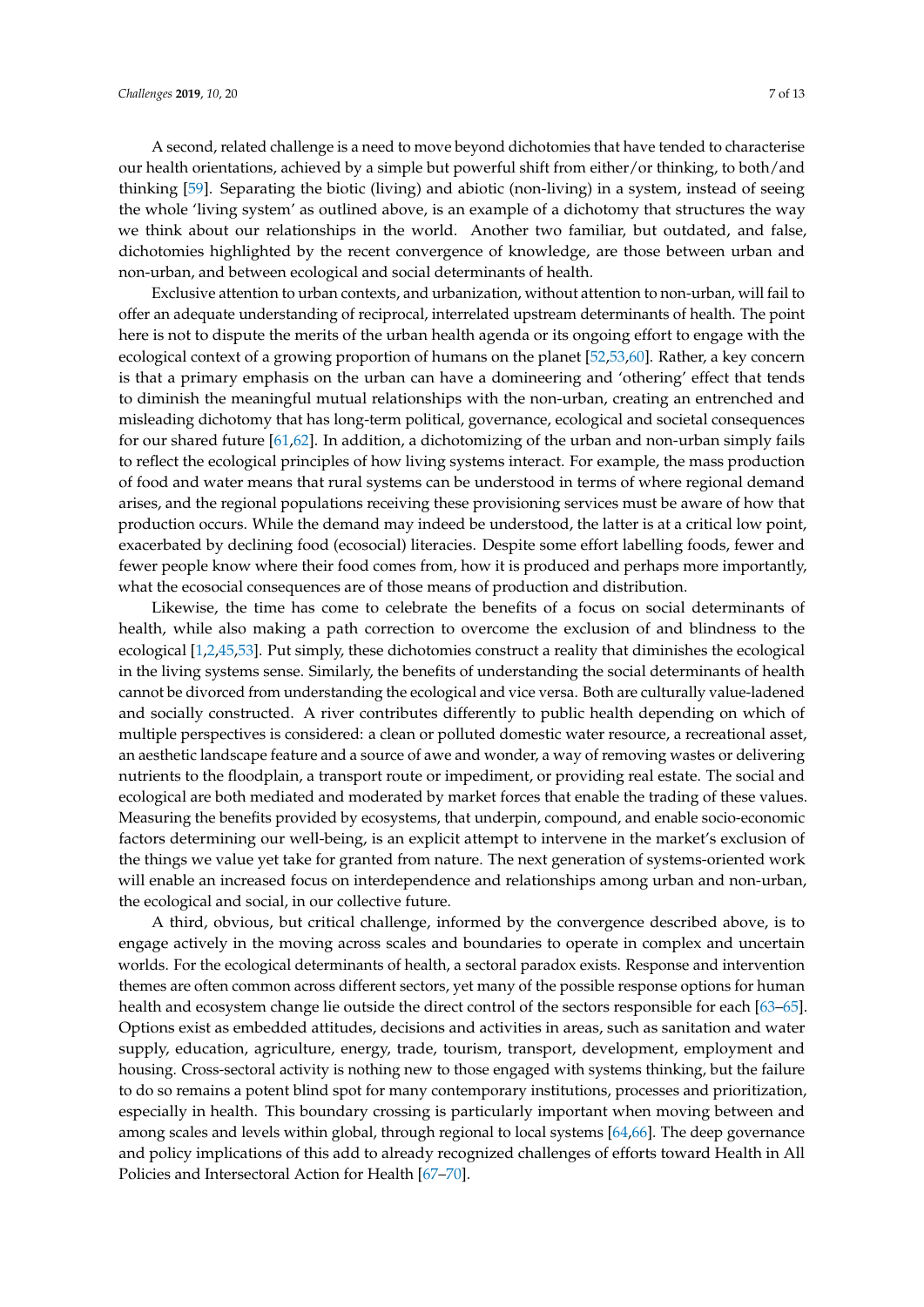Overlapping sectoral mandates and organizational complexity mean that context-specific ecologically informed solutions are uncertain, a situation best addressed by action followed by reflection, in the adaptive management [\[71\]](#page-12-1) of cyclical learning and policy adjustment and implementation. When we overcome the boundaries created by dichotomous thinking, it allows us to pursue a focus on relationships, reciprocity, and interdependence [\[72\]](#page-12-2).

## *4.2. The Demand for a Critical Re-Interpretation*

Discernible in this commentary and related challenges is a critical interpretation by those involved in these intertwined strands, whether they be poet, painter, ecologist or planetary health practitioner. First, we are dealing with living systems, the mesh continually and perpetually reweaving itself, the mesh of which we are a part. Second, the environmental crisis is caused by a cultural tradition that rationalizes the separation of culture from nature, including an elevation of the former to moral predominance, and a failure to recognise or benefit from longer standing traditions that have held, fostered and honoured human capacity that emphasise reciprocity and interrelatedness. Third, the reflexive features (poisoning our home) demand application of, and to, concepts of health, directly, indirectly and metaphorically. Fourth, there is a commitment to effecting change. By its very character, this is a political enterprise.

Accordingly, elements of the romantic period, remain: an emotional wonderment of nature, the aesthetic of the beauty of nature, and a subversion of the mechanistic and even the rational. In their article on the human dimensions of the environmental crisis, Bergthaller et al. [\[73\]](#page-12-3) point to the need for a slow methodology that involves "shuttling back and forth between the whole and its parts, between the past, the present, and the future, and . . . between the environment and culture". As we continue to relearn the relationships between ecology and health, Bergthaller et al. challenge that "The skills of narration and of careful reading demand that we pay attention to texts and contexts until we can reveal their deeper implications, ambiguities, and blind spots".

These challenges and the (re)learning and convergences involved represent a fascinating juncture in our understanding of expanding health imperatives. This presents the additional challenge (not always the strong suit of emergent fields) of being engaged, reflective, inclusive and respectful of history, precedents and near-neighbours. Indigenous knowledges and perspectives serve as a particular, and often overlooked, exemplar. Moving beyond pervasive and erosive deficit-oriented approaches to Indigenous health, are rapid and ongoing developments in Indigenous leadership and governance around the ecological in relation to the cultural, social, historical and political [\[3\]](#page-9-2), which carry notable imperatives and provide potential fuel for the efforts to re-couple the ecological with social dynamics that serve as the context for health.

The challenges noted here emerge as relatively consistent themes across the diverse, and somewhat 'crowded' understanding of the ecosocial and health dynamics of our planet and regions. We are challenged to harness this range of overlapping knowledge in constructive ways. As we do so, we should also anticipate the fertile tensions of living systems—continuing to learn about convergences, overlaps, cycles, redundancies and resilience across our understanding and our responses to expanding health imperatives.

#### **5. Conclusions**

We have presented strands of ecological thought that have influenced public health, picking out influences, such as romanticism (as a response to the Enlightenment), ecosystem principles, ecotoxicology, environmental philosophy, and perceptions of healthy ecosystems, to emphasize ecosystem approaches to human health. We acknowledge that these lineages are neither direct nor complete. They are influenced by other strands, reflecting history as an intertwined web of strands. We could, for instance, have adopted the historical trajectory used by Rayner and Lang [\[42\]](#page-10-16) that led to their heuristic for ecological public health (which integrates the material, biological, social, and cultural aspects of public health): they recognize *inter alia* the influence of Darwinian evolution, complexity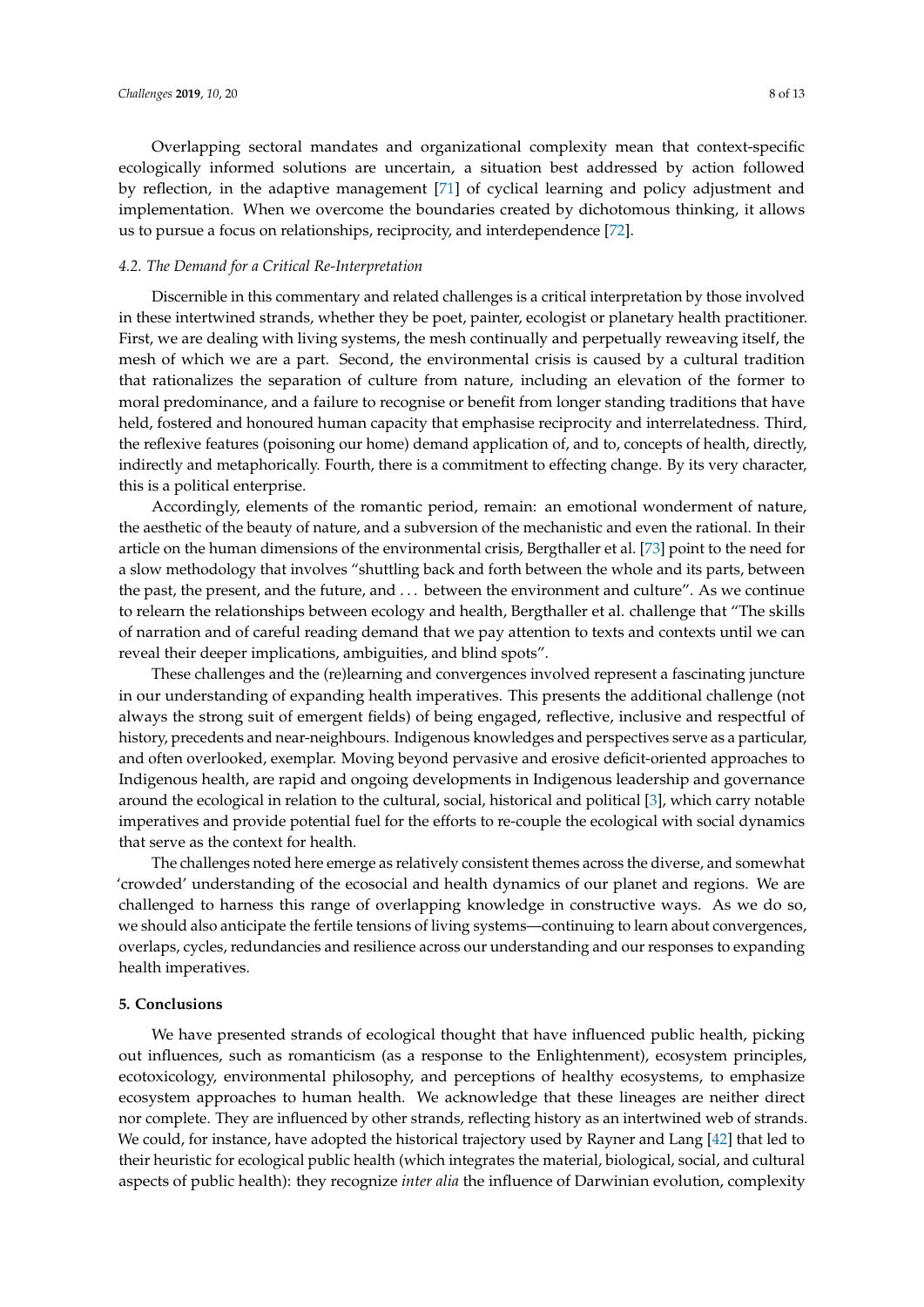science and system dynamics. We have also steered clear of some strands, like those that have led to problematic or dangerous endpoints, such as the naturalistic fallacy of social Darwinism, or the beliefs and practices of eugenics, because neither could be called an ecosystem approach.

Our focus has been to highlight two leanings of ecology in our discussions, noting that ecology is both blessed and burdened by these complementary ontologies. We have argued that ecology is laced with the arts and aesthetics of romanticism, wonderment and beauty, engendering passion, being holistic in its intent, and radical at its core. Even practicing ecologists might be oblivious to these historical threads. Ecological thought offers emotional preparedness to motivate and provides an instrument for, a change agenda that is set against the rationalities and social and environmental impacts of resource exploitation. The legacy of romanticism and later developments is a multi-edged sword for health and other representative facets of the legal administrative system, where the prefix 'eco-' carries this cultural and political (subversive) baggage. These aspects of ecology are too easily dismissed due to its invoking of the emergent, the 'intangible' (even the magical), the non-rational and the emotive.

Ecology is also adopted as a technical 'science', practiced with a biophysical emphasis, with increasingly quantitative, deterministic leanings, where evidence for the behaviour of the non-human environment is gathered. This approach tends towards an experimental science that is clinical and where variability is controlled, and focuses on a (reduced) component of a system, an important part of evidenced-based medicine. The effects of environmental exposures in urban settings are examined using this approach. These applications can also (ironically) disconnect us from the observing, and learning available in relation to nestedness and interconnections, that are core strengths of ecological thought.

A challenge for planetary health is to avoid lapsing into, or rejecting, either leaning. Ecological thought offers much more: a rich entrance to understanding living systems, a relationality of connectedness and interdependence, consistent with other multiple lines of thought, principal among them being those of Indigenous peoples. It is consistent with system approaches that seek to reconnect the environmental with, and in fact see ecosystems as, foundational to the cultural, social, economic, political and philosophical directions of societies. It also celebrates the learnings available to us from reciprocity, the giving and taking in our ecological relationships. Ecology also offers a theoretical basis for adaptive management and cycles of learning, as iterative practical, humble pathways to health in a complex and uncertain world. In this way, connecting ecology and health provides frameworks for us to learn from and understand the nuances of context-specific ecologies, that will also yield context-specific solutions.

Planetary health has offered us a global scale framing. We regard its potential as equivalent to the degree to which it can embrace, at its core, the strengths of ecological thought and develop its own political narrative. Similarly, planetary health must also transcend a dominant worldview that separates and dichotomizes (mind and body, culture and nature, subject and object, etc.), and a worldview of living systems of interdependence of everything that exists. In the words of Escobar [\[74\]](#page-12-4) (p. 3), "Moving in the direction of ontological equity between these worldviews requires nothing less than a civilizational transition. Herein lies the greatest challenge . . . ".

**Author Contributions:** P.H. and M.W.P. made equal contributions to the preparation of this manuscript.

**Funding:** Horwitz is in receipt of funds from the Australian Government's Department of Foreign Affairs and Trade, and the Australian Research Council. Parkes received funding from the Canada Research Chair Program [Parkes: 950-230463].

**Acknowledgments:** We would like to thank Anthony Capon and Warwick Anderson of The University of Sydney for an invitation to address their Symposium on Planetary Health, from which this paper developed.

**Conflicts of Interest:** The authors declare no conflict of interest. The funders had no role in the writing of the manuscript.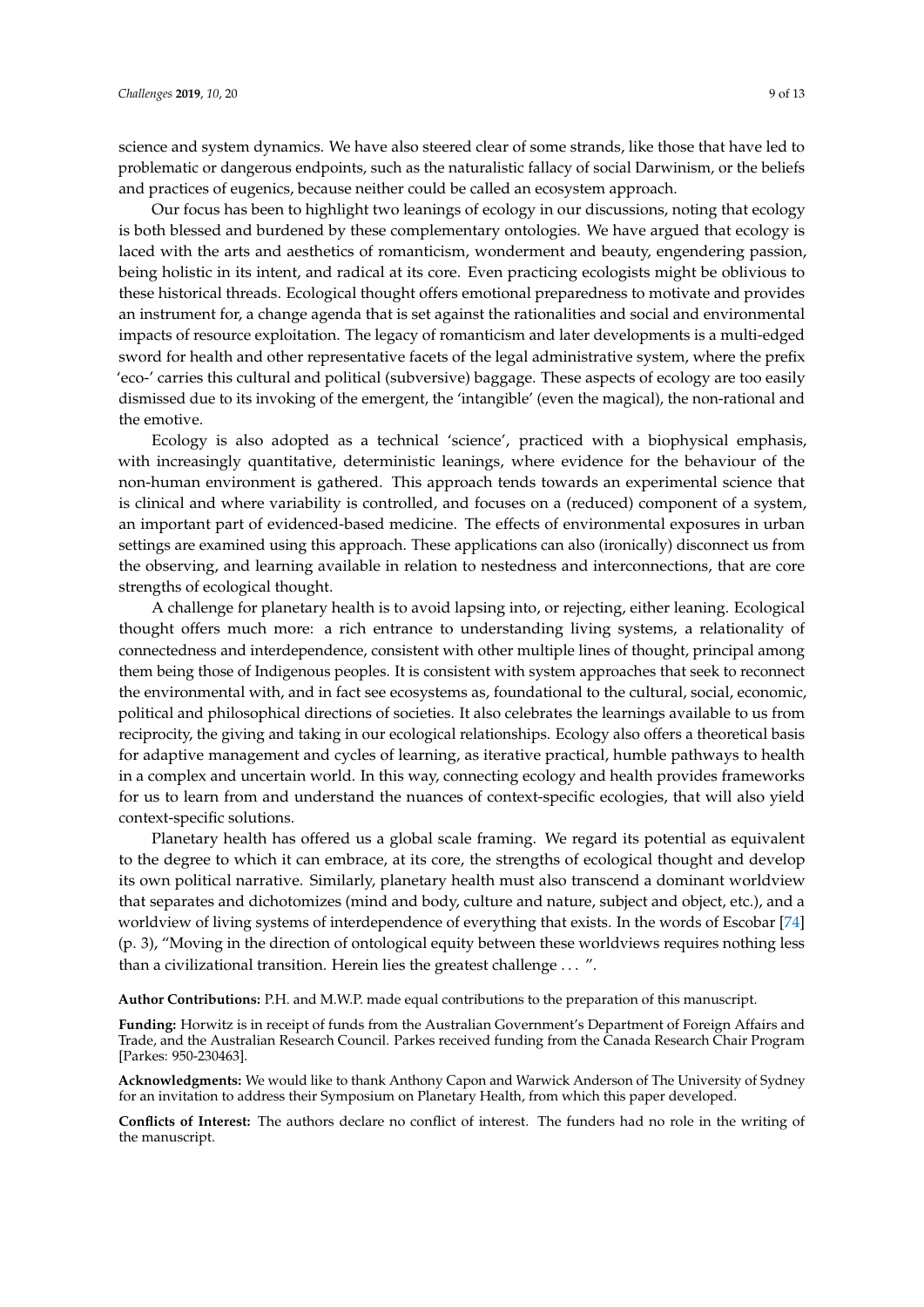## **References**

- <span id="page-9-0"></span>1. Buse, C.; Oestreicher, J.; Ellis, N.; Partrick, R.; Brisbois, B.; Jenkins, A.; McKellar, K.; Kingsley, J.; Gislason, M.; Galway, L.; et al. A public health guide to field developments linking ecosystems, environmental and health in the Anthropocene. *J. Epidemiol. Community Health* **2018**, *72*, 420–425. [\[CrossRef\]](http://dx.doi.org/10.1136/jech-2017-210082) [\[PubMed\]](http://www.ncbi.nlm.nih.gov/pubmed/29330164)
- <span id="page-9-1"></span>2. Oestreicher, J.S.; Buse, C.; Brisbois, B.; Patrick, R.; Jenkins, A.; Kingsley, J.; Tavora, R.; Fatorelli, L. Where ecosystems, people and health meet: Academic traditons and emerging fields for research and practce. *Sustentabilidade em Debate. Sustain. Debate* **2018**, *9*, 45. [\[CrossRef\]](http://dx.doi.org/10.18472/SustDeb.v9n1.2018.28258)
- <span id="page-9-2"></span>3. Greenwood, M.; de Leeuw, S.; Lindsay, N.M.; Reading, C. (Eds.) *Determinants of Indigenous Peoples' Health in Canada: Beyond the Social*; Canadian Scholars Press: Toronto, ON, Canada, 2015.
- 4. Teegee, T. Take Care of the Land and the Land Will Take Care of You: Resources, Development, and Health. In *Determinants of Indigenous Health Peoples' in Canada: Beyond the Social; Greenwood, M., de Leeuw, S.,* Lindsay, N.M., Reading, C., Eds.; Canadian Scholars Press: Toronto, ON, Canada, 2015; Chapter 11.
- 5. Maclean, K.; Ross, H.; Cuthill, M.; Rist, P. Healthy country, healthy people: An Australian Aboriginal organisation's adaptive governance to enhance its social–ecological system. *Geoforum* **2013**, *45*, 94–105. [\[CrossRef\]](http://dx.doi.org/10.1016/j.geoforum.2012.10.005)
- <span id="page-9-3"></span>6. Panelli, R.; Tipa, G. Placing Well-Being: A Maori Case Study of Cultural and Environmental Specificity. *EcoHealth* **2007**, *4*, 445–460. [\[CrossRef\]](http://dx.doi.org/10.1007/s10393-007-0133-1)
- <span id="page-9-4"></span>7. Prescott, S.; Logan, A.C. Larger Than Life: Injecting Hope into the Planetary Health Paradigm. *Challenges* **2018**, *9*, 13. [\[CrossRef\]](http://dx.doi.org/10.3390/challe9010013)
- <span id="page-9-5"></span>8. Hay, P.R. *Main Currents in Western Environmental Thought*; Indiana University Press: Bloomington, IN, USA, 2002.
- <span id="page-9-6"></span>9. Capra, F. *The Turning Point. Science, Society and the Rising Culture; Bantam Books: New York, NY, USA, 1984.*
- <span id="page-9-7"></span>10. Sheldrake, R. *The Rebirth of Nature: The Greening of Science and God*; Simon and Schuster: New York, NY, USA, 1994.
- <span id="page-9-8"></span>11. Rigby, K. Romanticism and Ecocriticism. In *The Oxford Handbook of Ecocriticism*; Oxford University Press: Oxford, UK, 2014.
- <span id="page-9-9"></span>12. Handel, A.E.; Ramagopalan, S.V. Is Lamarckian evolution relevant to medicine? *BMC Med. Genet.* **2010**, *11*, 73. [\[CrossRef\]](http://dx.doi.org/10.1186/1471-2350-11-73)
- <span id="page-9-10"></span>13. Hallam, A. Lyell's views on organic progression, evolution and extinction. *Geol. Soc. Lond. Spec. Publ.* **1998**, *143*, 133–136. [\[CrossRef\]](http://dx.doi.org/10.1144/GSL.SP.1998.143.01.11)
- <span id="page-9-11"></span>14. Blew, R.D. On the definition of ecosystem. *Bull. Ecol. Soc. Am.* **1996**, *77*, 171–173.
- <span id="page-9-12"></span>15. Friederichs, K. A definition of ecology and some thoughts about basic concepts. *Ecology* **1958**, *39*, 154–159. [\[CrossRef\]](http://dx.doi.org/10.2307/1929981)
- <span id="page-9-13"></span>16. Parkes, M.W.; Horwitz, P. Ecology and Ecosystems as Foundational for Health. In *Environmental Health: From Global to Local*, 3rd ed.; Frumkin, H., Ed.; Jossey-Bass: San Francisco, CA, USA, 2016; Chapter 2.
- <span id="page-9-14"></span>17. Beck, U. *Risk Society: Towards a New Modernity*; Sage: Thousand Oaks, CA, USA, 1992.
- <span id="page-9-15"></span>18. Férard, J.F. Ecotoxicology: Historical Overview and Perspectives. In *Encyclopedia of Aquatic Ecotoxicology*; Férard, J.F., Blaise, C., Eds.; Springer: Dordrecht, The Netherlands, 2013.
- <span id="page-9-16"></span>19. Lear, L. *Rachel Carson: Witness for Nature*; Macmillan: London, UK, 1998.
- <span id="page-9-17"></span>20. Carson, R. *Silent Spring*; Penguin Books: London, UK, 1962.
- <span id="page-9-18"></span>21. Leopold, A. *A Sand County Almanac, and Sketches Here and There*; Oxford University Press: New York, NY, USA, 1949.
- <span id="page-9-19"></span>22. Lovelock, J.E.; Margulis, L. Atmospheric homeostasis by and for the biosphere: The Gaia hypothesis. *Tellus* **1974**, *26*, 2–10. [\[CrossRef\]](http://dx.doi.org/10.3402/tellusa.v26i1-2.9731)
- <span id="page-9-20"></span>23. Kirchner, J.W. The Gaia hypothesis: Fact, theory, and wishful thinking. *Clim. Chang.* **2002**, *52*, 391–408. [\[CrossRef\]](http://dx.doi.org/10.1023/A:1014237331082)
- <span id="page-9-21"></span>24. Wilcox, B.A.; Aguirre, A.A.; Horwitz, P. Connecting Ecology, Health, and Sustainability. In *New Directions in Conservation Medicine: Applied Cases of Ecological Health*; Aguirre, A.A., Ostfeld, R., Daszak, P., Eds.; Oxford University Press: Oxford, MI, USA, 2012; pp. 17–32.
- <span id="page-9-22"></span>25. Rapport, D.J.; Regier, H.A.; Hutchinson, T.C. Ecosystem behavior under stress. *Am. Nat.* **1985**, *125*, 617–640. [\[CrossRef\]](http://dx.doi.org/10.1086/284368)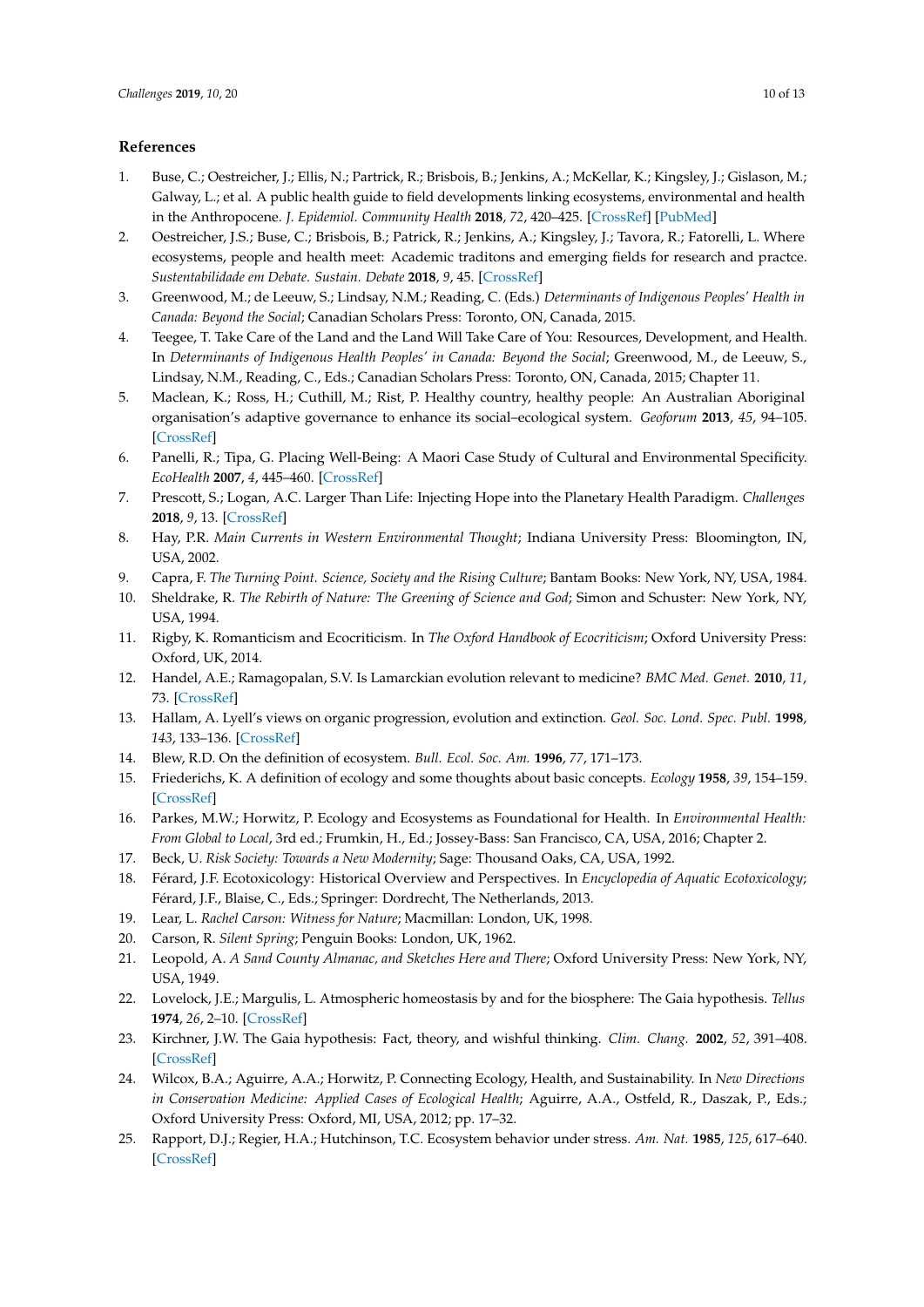- <span id="page-10-0"></span>26. Rapport, D.J.; Costanza, R.; McMichael, A.J. Assessing ecosystem health. *Trends Ecol. Evol.* **1998**, *13*, 397–402. [\[CrossRef\]](http://dx.doi.org/10.1016/S0169-5347(98)01449-9)
- <span id="page-10-1"></span>27. Charron, D.F. Ecohealth: Origins and approach. In *Ecohealth Research in Practice*; Charron, D.F., Ed.; Springer: New York, NY, USA, 2012; pp. 1–30. Available online: [https://www.idrc.ca/en/book/ecohealth-research](https://www.idrc.ca/en/book/ecohealth-research-practice-innovative-applications-ecosystem-approach-health)[practice-innovative-applications-ecosystem-approach-health](https://www.idrc.ca/en/book/ecohealth-research-practice-innovative-applications-ecosystem-approach-health) (accessed on 28 January 2019).
- <span id="page-10-2"></span>28. Webb, J.C.; Mergler, D.; Parkes, M.W.; Saint-Charles, J.; Spiegel, J.; Waltner-Toews, D.; Yassi, A.; Woollard, R.F. Tools for thoughtful action: The role of ecosystem approaches to health in enhancing public health. *Can. J. Public Health* **2010**, *101*, 439–441.
- <span id="page-10-3"></span>29. Bronfenbrenner, U. Toward an experimental ecology of human development. *Am. Psychol.* **1977**, *32*, 513. [\[CrossRef\]](http://dx.doi.org/10.1037/0003-066X.32.7.513)
- <span id="page-10-4"></span>30. Edwards, N.; Davison, C. Strengthening Communities with a Socio-Ecological Approach: Local and International Lessons in Whole Systems. In *Ecosystems, Society and Health: Pathways through Diversity, Convergence and Integration*; Hallstrom, L.K., Guehlstorf, N.P., Parkes, M.W., Eds.; McGill Queens University Press: Montreal, QC, Canada, 2015; pp. 32–67.
- <span id="page-10-5"></span>31. Brulle, R.J.; Pellow, D.N. Environmental justice: Human health and environmental inequalities. *Ann. Rev. Public Health* **2006**, *27*, 103–124. [\[CrossRef\]](http://dx.doi.org/10.1146/annurev.publhealth.27.021405.102124)
- <span id="page-10-6"></span>32. McLaren, L.; Hawe, P. Ecological perspectives in health research. *J. Epidemiol. Community Health* **2005**, *59*, 6–14. [\[CrossRef\]](http://dx.doi.org/10.1136/jech.2003.018044)
- <span id="page-10-7"></span>33. Stokols, D. Translating social ecological theory into guidelines for community health promotion. *Am. J. Health Promot.* **1996**, *10*, 282–298. [\[CrossRef\]](http://dx.doi.org/10.4278/0890-1171-10.4.282)
- <span id="page-10-8"></span>34. McMichael, A.J. Prisoners of the proximate: Loosening the constraints on epidemiology in an age of change. *Am. J. Epidemiol.* **1999**, *149*, 887–897. [\[CrossRef\]](http://dx.doi.org/10.1093/oxfordjournals.aje.a009732)
- <span id="page-10-9"></span>35. Frumkin, H. (Ed.) *Environmental Health: From Global to Local*, 3rd ed.; Jossey-Bass: San Francisco, CA, USA, 2016.
- <span id="page-10-10"></span>36. World Health Organisation. *Ottawa Charter for Health Promotion*; World Health Organisation: Geneva, Switzerland, 1986.
- <span id="page-10-11"></span>37. Canadian Public Health Association. *Global Change and Public Health: Addressing the Ecological Determinants of Health*; CPHA Discussion Paper; Canadian Public Health Association: Ottawa, ON, Canada, May 2015; Available online: <https://www.cpha.ca/discussion-paper-ecological-determinants-health> (accessed on 28 January 2019).
- <span id="page-10-12"></span>38. Parkes, M.W.; Horwitz, P. Water, ecology and health: Ecosystems as settings for promoting health and sustainability. *Health Promot. Int.* **2009**, *24*, 94–102. [\[CrossRef\]](http://dx.doi.org/10.1093/heapro/dan044)
- <span id="page-10-13"></span>39. Holling, C.S.; Gunderson, L.H. Resilience and adaptive cycles. In *Panarchy: Understanding Transformations in Human and Natural Systems*; Gunderson, L.H., Holling, C.S., Eds.; Island Press: Washington, DC, USA, 2002; pp. 25–62.
- <span id="page-10-14"></span>40. Millennium Ecosystem Assessment. *Ecosystems and Human Well-Being*; World Resources Institute: Washington, DC, USA, 2005.
- <span id="page-10-15"></span>41. Schröter, M.; van der Zanden, E.H.; van Oudenhoven, A.P.; Remme, R.P.; Serna-Chavez, H.M.; De Groot, R.S.; Opdam, P. Ecosystem services as a contested concept: A synthesis of critique and counter-arguments. *Conserv. Lett.* **2014**, *7*, 514–523. [\[CrossRef\]](http://dx.doi.org/10.1111/conl.12091)
- <span id="page-10-16"></span>42. Rayner, G.; Lang, T. Ecological public health. In *Health of People, Places and Planet: Reflections based on Tony McMichael's Four Decades of Contribution to Epidemiological Understanding*; Butler, C.D., Dixon, J., Capon, A.G., Eds.; ANU Press: Canberra, Australia, 2015; pp. 617–641.
- <span id="page-10-17"></span>43. Whitmee, S.; Haines, A.; Beyrer, C.; Boltz, F.; Capon, A.G.; de Souza Dias, B.F.; Ezeh, A.; Frumkin, H.; Gong, P.; Head, P.; et al. Safeguarding human health in the Anthropocene epoch: Report of The Rockefeller Foundation–Lancet Commission on planetary health. *Lancet* **2015**, *386*, 1973–2028. [\[CrossRef\]](http://dx.doi.org/10.1016/S0140-6736(15)60901-1)
- <span id="page-10-18"></span>44. Watts, N.; Adger, W.N.; Agnolucci, P.; Blackstock, J.; Byass, P.; Cai, W.; Chaytor, S.; Colbourn, T.; Collins, M.; Cooper, A.; et al. Health and climate change: Policy responses to protect public health. *Lancet* **2015**, *386*, 1861–1914. [\[CrossRef\]](http://dx.doi.org/10.1016/S0140-6736(15)60854-6)
- <span id="page-10-19"></span>45. Romanelli, C.; Cooper, D.; Campbell-Lendrum, D.; Maiero, M. *Connecting Global Priorities: Biodiversity and Human Health*; World Health Organization and Secretariat of the Convention on Biological Diversity: Geneva, Switzerland, 2015.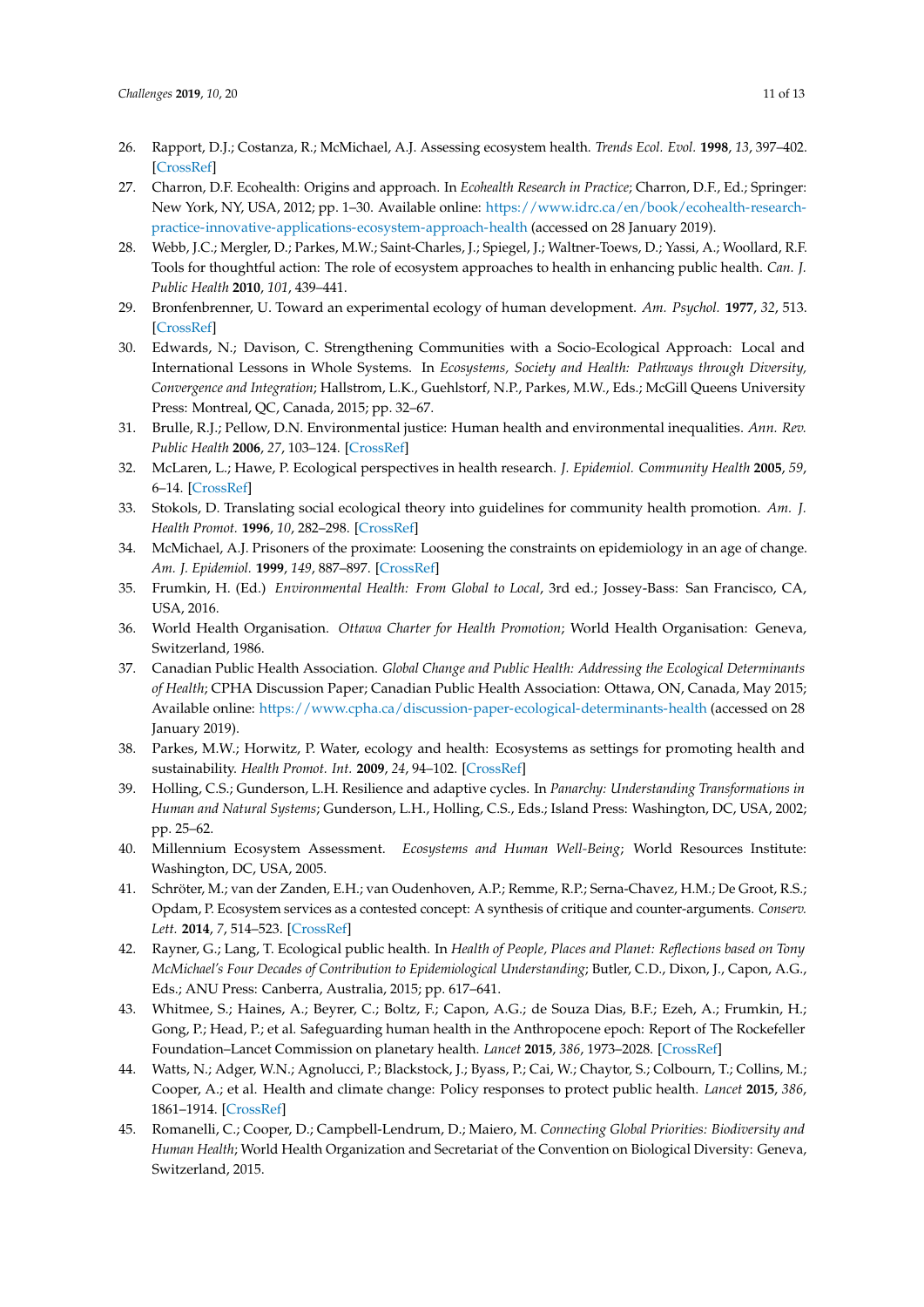- <span id="page-11-0"></span>46. Zinsstag, J.; Schelling, E.; Waltner-Toews, D.; Whittaker, M.; Tanner, M. *One Health: The Theory and Practice of Integrated Health Approaches*; CABI: Wallingford, UK, 2015.
- <span id="page-11-1"></span>47. Townsend, M.; Henderson-Wilson, C.; Warner, E.; Weiss, L. *Healthy Parks Healthy People: The State of the Evidence*; Parks Victoria: Melbourne, Australia, 2015. Available online: [https://parkweb.vic.gov.au/\\_\\_data/](https://parkweb.vic.gov.au/__data/assets/pdf_file/0003/672582/HPHP_state-of-the-evidence_2015.pdf) [assets/pdf\\_file/0003/672582/HPHP\\_state-of-the-evidence\\_2015.pdf](https://parkweb.vic.gov.au/__data/assets/pdf_file/0003/672582/HPHP_state-of-the-evidence_2015.pdf) (accessed on 28 January 2019).
- <span id="page-11-2"></span>48. Finlayson, C.M.; Horwitz, P.; Weinstein, P. (Eds.) *Wetlands and Human Health*; Springer: New York, NY, USA, 2015.
- <span id="page-11-3"></span>49. Ward Thompson, C. Editorial: Landscape and Health special issue. *Landsc. Res.* **2016**, *41*, 591–597. [\[CrossRef\]](http://dx.doi.org/10.1080/01426397.2016.1196878)
- <span id="page-11-4"></span>50. Rook, G.A.; Lowry, C.A.; Raison, C.L. Hygiene and other early childhood influences on the subsequent function of the immune system. *Brain Res.* **2015**, *1617*, 47–62. [\[CrossRef\]](http://dx.doi.org/10.1016/j.brainres.2014.04.004) [\[PubMed\]](http://www.ncbi.nlm.nih.gov/pubmed/24732404)
- <span id="page-11-5"></span>51. McDonnell, M.J.; MacGregor-Fors, I. The ecological future of cities. *Science* **2016**, *352*, 936. [\[CrossRef\]](http://dx.doi.org/10.1126/science.aaf3630) [\[PubMed\]](http://www.ncbi.nlm.nih.gov/pubmed/27199416)
- <span id="page-11-6"></span>52. Patrick, R.; Dooris, M.; Poland, B. Healthy Cities and the Transition movement: Converging towards ecological well-being? *Glob. Health Promot.* **2016**, *23*, 90–93. [\[CrossRef\]](http://dx.doi.org/10.1177/1757975915595341) [\[PubMed\]](http://www.ncbi.nlm.nih.gov/pubmed/27199022)
- <span id="page-11-13"></span>53. Hancock, T.; Capon, A.; Dooris, M.; Patrick, R. One planet regions: Planetary health at the local level. *Lancet Planet. Health* **2017**, *1*, e92–e93. [\[CrossRef\]](http://dx.doi.org/10.1016/S2542-5196(17)30044-X)
- <span id="page-11-7"></span>54. Prescott, S.; Logan, A.; Albrecht, G.; Campbell, D.; Crane, J.; Cunsolo, A.; Holloway, J.; Kozyrskyj, A.; Lowry, C.; Penders, J.; et al. The Canmore Declaration: Statement of principles for planetary health. *Challenges* **2018**, *9*, 31. [\[CrossRef\]](http://dx.doi.org/10.3390/challe9020031)
- <span id="page-11-8"></span>55. Parlee, B.; Berkes, F.; Gwich'in, T. Health of the Land, Health of the People: A Case Study on Gwich'in Berry Harvesting in Northern Canada. *EcoHealth* **2005**, *2*, 127–137. [\[CrossRef\]](http://dx.doi.org/10.1007/s10393-005-3870-z)
- <span id="page-11-9"></span>56. Wooltorton, S.; Collard, L.; Horwitz, P. Living water: Groundwater and wetlands in Gnangara, Noongar boodjar. *PAN Philos. Act. Nat.* **2019**, 14, in press.
- <span id="page-11-10"></span>57. Capra, F.; Luigi Luisi, P. *The Systems View of Life: A Unifying Vision*; Cambridge University Press: Cambridge, UK, 2014.
- <span id="page-11-11"></span>58. Soil Health Institute. Living Soil. Documentary film produced by Tiny Attic Productions: LLC. 2018. Available online: <https://livingsoilfilm.com/> (accessed on 28 January 2019).
- <span id="page-11-12"></span>59. Brown, V. Thinking for oneself: Outside the square. In *Independent Thinking in an Uncertain World. A Mind of One's Own*; Brown, V.A., Harris, J.A., Waltner-Toews, D., Eds.; Routledge: Abingdon-on-Thames, UK, 2019; Chapter 1.
- <span id="page-11-14"></span>60. Badland, H.; Whitzman, C.; Lowe, M. Urban liveability: Emerging lessons from Australia for exploring the potential for indicators to measure the social determinants of health. *Soc. Sci. Med.* **2014**, *111C*, 64–73. [\[CrossRef\]](http://dx.doi.org/10.1016/j.socscimed.2014.04.003) [\[PubMed\]](http://www.ncbi.nlm.nih.gov/pubmed/24762261)
- <span id="page-11-15"></span>61. Masuda, J.R.; Garvin, T. Whose Heartland?: The politics of place in a rural-urban interface. *J. Rural Stud.* **2008**, *24*, 112–123. [\[CrossRef\]](http://dx.doi.org/10.1016/j.jrurstud.2007.08.003)
- <span id="page-11-16"></span>62. Fors, M. Geographical Narcissism in Psychotherapy: Countermapping Urban Assumptions About Power, Space, and Time. *Psychoanal. Psychol.* **2018**, *35*, 446. [\[CrossRef\]](http://dx.doi.org/10.1037/pap0000179)
- <span id="page-11-17"></span>63. Parkes, M.W.; Allison, S.; Harder, H.G.; Hoogeveen, D.; Kutzner, D.; Aalhus, M.; Adams, E.; Beck, L.; Brisbois, B.; Buse, C.; et al. Addressing the environmental, community and health impacts of resource development: Challenges across scales, sectors and sites. *Challenges* **2019**, in press.
- <span id="page-11-19"></span>64. Horwitz, P.; Finlayson, C.M.; Kumar, R. Interventions required to enhance human well-being by addressing the erosion of ecosystem services in wetlands. In *Wetlands and Human Health*; Finlayson, M., Horwitz, P., Weinstein, P., Eds.; Springer: New York, NY, USA, 2015.
- <span id="page-11-18"></span>65. Browne, G.R.; Rutherfurd, I.D. The case for "environment in all policies": Lessons from the "health in all policies" approach in public health. *Environ. Health Perspect.* **2017**, *125*, 149–154. [\[CrossRef\]](http://dx.doi.org/10.1289/EHP294)
- <span id="page-11-20"></span>66. Galway, L.P.; Parkes, M.W.; Allen, D.; Takaro, T.K. Building Interdisciplinary Research Capacity: A Key Challenge for Ecological Approaches in Public Health. *AIMS Public Health* **2016**, *3*, 389–486. [\[CrossRef\]](http://dx.doi.org/10.3934/publichealth.2016.2.389)
- <span id="page-11-21"></span>67. Larsen, M.; Rantala, R.; Koudenburg, O.A.; Gulis, G. Intersectoral action for health: The experience of a Danish municipality. *Scand. J. Public Health* **2014**, *42*, 649–657. [\[CrossRef\]](http://dx.doi.org/10.1177/1403494814544397) [\[PubMed\]](http://www.ncbi.nlm.nih.gov/pubmed/25074270)
- 68. Lawless, A.; Baum, F.; Delany-Crowe, T.; MacDougall, C.; Williams, C.; McDermott, D.; van Eyk, H. Developing a framework for a program theory-based approach to evaluating policy processes and outcomes: Health in All Policies in South Australia. *Int. J. Health Policy Manag.* **2018**, *7*, 510. [\[CrossRef\]](http://dx.doi.org/10.15171/ijhpm.2017.121) [\[PubMed\]](http://www.ncbi.nlm.nih.gov/pubmed/29935128)